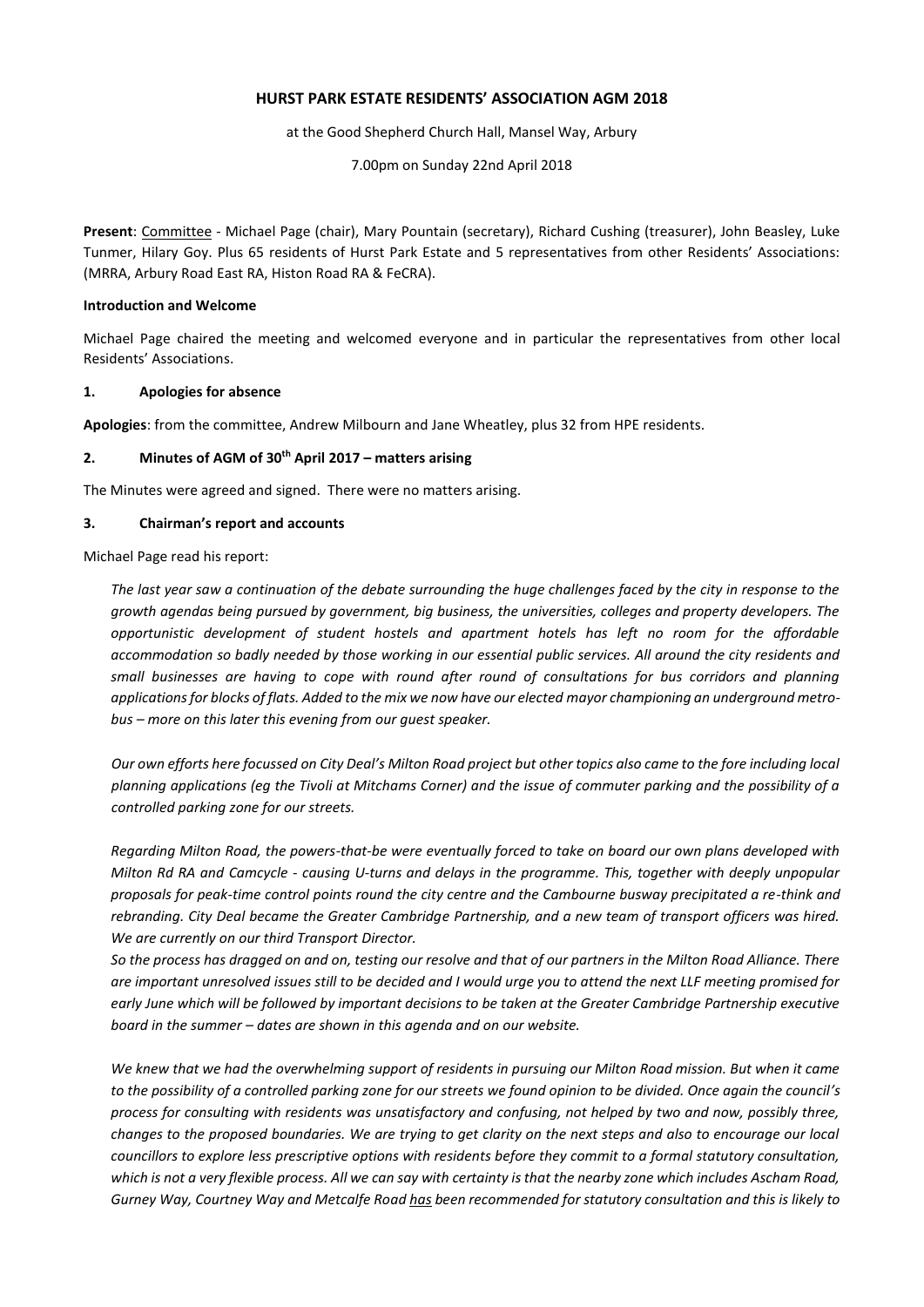happen in the summer. Regarding the triangle (or irregular rhomboid) of streets including Chesterton Hall Crescent, *George Street and Herbert Street, local councillors have had several meetings with residents but no clear plan has yet emerged. If both of these neighbouring schemes go ahead they will undoubtedly have a knock-on effect for the Hurst*  Park Estate, as will the loss of parking bays on Milton Road when that project is eventually completed. We will *continue to monitor the situation and keep everyone informed.*

*With regard to other matters of concern in the local area, such as policing priorities or council services, these are debated and decisions made at the North Area Committee of the City Council. It meets every three months at a local venue and residents can go along, ask questions and lobby our local councillors. The next opportunity will be on the evening of 21st June.*

*To finish on a more uplifting note I would like to thank our new neighbour Nicky Webb who moved into Highfield Avenue during the year and raised our spirits at Christmas by organising some hearty and well-attended carol singing.*  We look forward to that becoming an annual event - and I also want to thank my fellow committee members and all *those who have supported HPERA in various ways during the year including other residents' groups and the Federation of Cambridge Residents' Associations (FeCRA).*

## **Accounts**

*Residents have again donated generously, both at the AGM in 2017, and with other contributions. Although activity from City Deal on Milton Road reduced somewhat during the year, we became aware of proposals for Residents' Controlled Parking Zones. Five newsletters have been printed and distributed, some with colour printing. Abbreviated accounts for the financial year are presented below:*

| Income & Expenditure           | 1 January-31 December |          |        |          |
|--------------------------------|-----------------------|----------|--------|----------|
|                                | 2017                  |          | 2016   |          |
| Income                         | f                     | f        | f      | f        |
| Donations                      | 664.25                |          | 648.44 |          |
| <b>Total Income</b>            |                       | 664.25   |        | 648.44   |
| Expenditure                    |                       |          |        |          |
| Room & Refreshments            | 108.87                |          | 176.41 |          |
| Printing & Stationery          | 264.50                |          | 114.79 |          |
| Banners (contribution)         |                       |          | 39.79  |          |
| Website                        |                       |          | 120.00 |          |
| <b>Total Expenditure</b>       |                       | (373.37) |        | (450.99) |
| Balance - Current year         |                       | 290.88   |        | 197.45   |
| <b>Balance Brought Forward</b> |                       | 197.45   |        |          |
| <b>Balance Carried Forward</b> |                       | 488.33   |        | 197.45   |

*The Association has no membership fee, and relies upon donations for income. The Association operates a Community current account with Barclays Bank plc. Expenditure is authorised by any two of the three officers on the committee. No overdraft facility is sought.*

*Prepared by Richard Cushing, Treasurer 12th April 2018*

## **4. Election of committee for 2018/19**

Gerry Rose proposed that the current committee should be re-elected en-bloc. Seconded by Graham Cox. The meeting voted unanimously to re-elect the entire committee: Michael Page (chair), Mary Pountain (secretary), Richard Cushing (treasurer), John Beasley, Luke Tunmer, Andrew Milbourn, Hilary Goy, Jane Wheatley.

Barbara Thomas has provided some secretarial help during this year and was elected onto the committee by a unanimous vote. Proposed by Daphne Lott, seconded by Riki McDonald